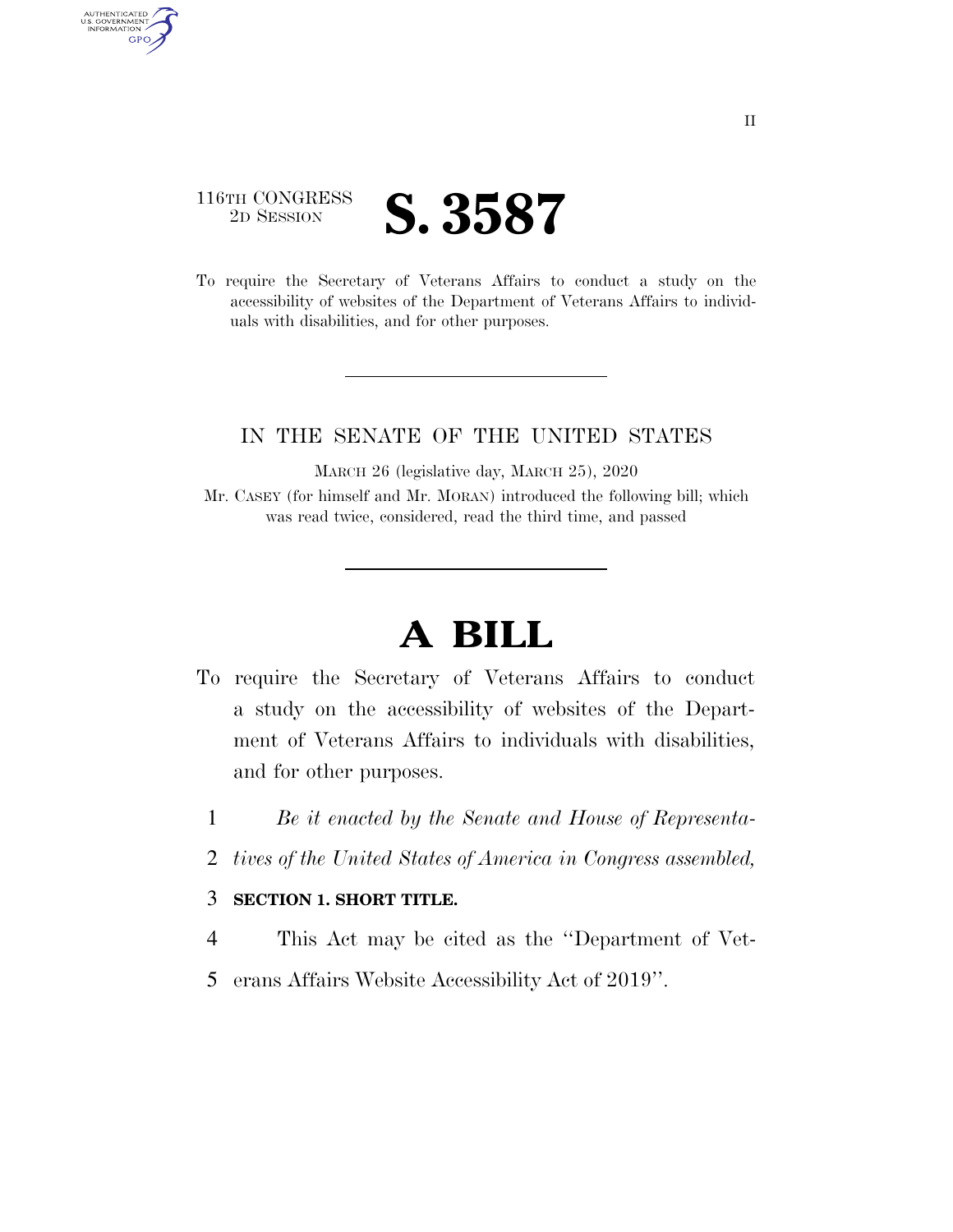## **SEC. 2. STUDY ON THE ACCESSIBILITY OF WEBSITES OF THE DEPARTMENT OF VETERANS AFFAIRS TO INDIVIDUALS WITH DISABILITIES.**

 (a) STUDY.—Not later than 180 days after the date of the enactment of this Act, the Secretary of Veterans Affairs shall conduct a study of all websites of the Depart- ment of Veterans Affairs to determine whether such websites are accessible to individuals with disabilities in accordance with section 508 of the Rehabilitation Act of 1973 (29 U.S.C. 794d).

 (b) REPORT.—Not later than 90 days after com- pleting the study under subsection (a), the Secretary shall submit to the Committee on Veterans' Affairs of the Sen- ate and the Committee on Veterans' Affairs of the House of Representatives a report on such study.

 (c) ELEMENTS.—The report required by subsection (b) shall include the following:

 (1) A list of each website described in sub- section (a) that is not accessible to individuals with disabilities in accordance with section 508 of the Re-habilitation Act of 1973 (29 U.S.C. 794d).

 (2) For each website identified in the list under paragraph (1)—

 (A) the plan of the Secretary to bring the website into compliance with the requirements